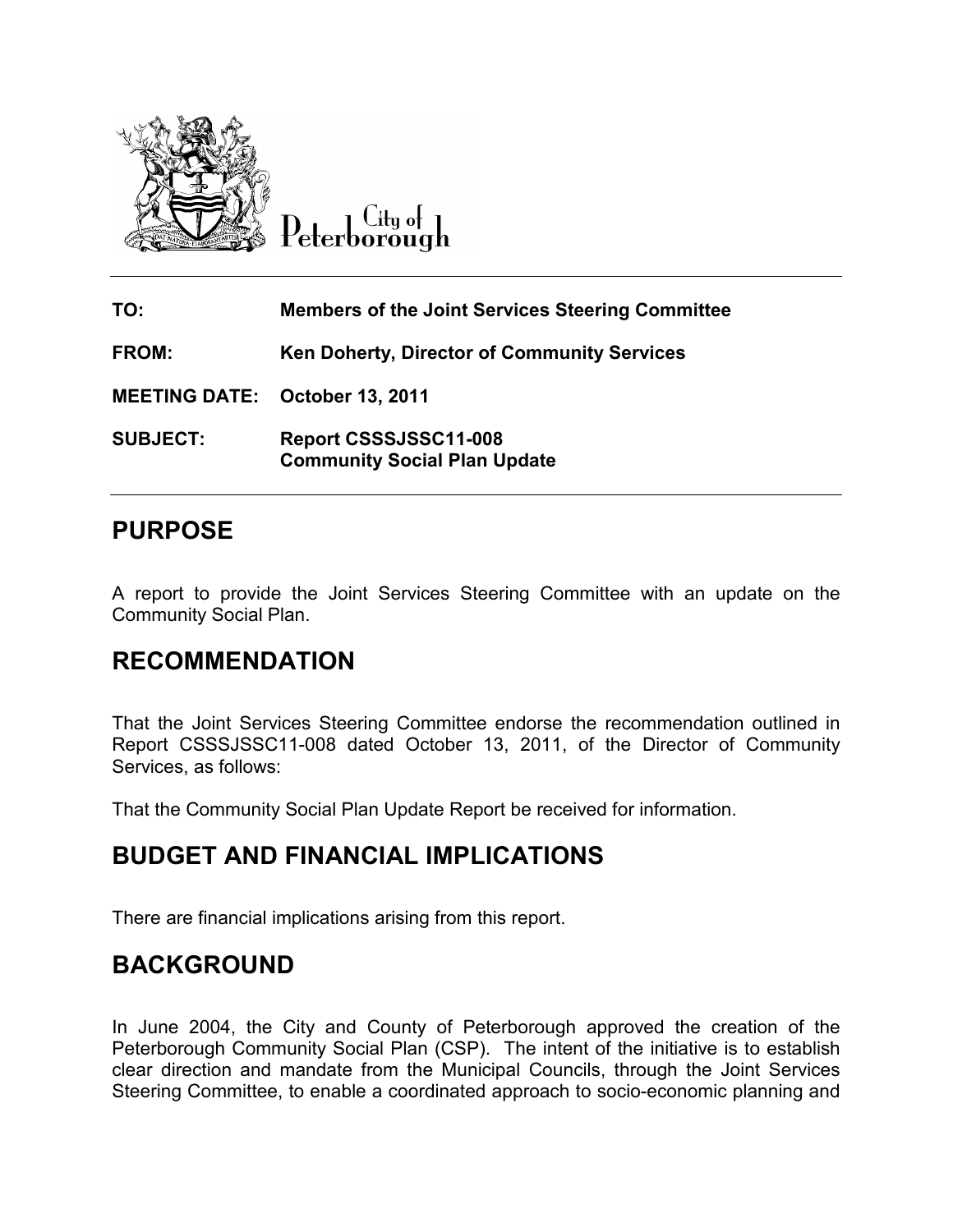service delivery. This report provides an update on activities since the last report CSSSSJSSC10-008 dated November 18, 2010.

### **Key Program Development Activities**

### **General**

The Community Social Plan engages in formal consultations with United Way agencies and other community organizations to determine service needs and existing resources available in the County. On May 19, 2011 this process was expanded to include a consultation on child and family services in Asphodel-Norwood Township. Twenty-two representatives attended from local agencies, school boards, and the township to identify service gaps and implement strategies for improved collaboration. A consultant with the Ministry of Education Student Support Leadership Initiative (SSLI) is working closely with the CSP to tighten the network of supports to children and families in the Norwood area.

Investments have been made in 2011 to improve marketing of the CSP and increase awareness of the Help Centres, OW van service, and the program's 11 social planning priorities. New promotional leaflets have been developed, additional signage posted, and a redesign of the CSP web page is currently underway.

The United Way "Coats for Kids and Adults" winter clothing distribution was piloted in 2010 at three rural locations in Havelock, Buckhorn, and Apsley. It was a great success, and rural distributions will be maintained for November 2011 with sites in Havelock, Buckhorn, and Millbrook. The CSP assists with marketing and referrals to this program, as well as set-up and pack-down at the Buckhorn site.

An application was submitted, on behalf of the Rural Outreach Centre in Buckhorn, to the Community Foundation of Greater Peterborough's *Organizational Leadership and Innovation Grant*. The project was approved, securing \$2991 to provide training for County non-profit and community organizations. The focus is on strengthening board governance and leadership practices, building volunteer capacity, and skills development for staff. Funding will be used to support workshops including the "Board Governance Bootcamp" series and to purchase online training licenses based on the needs of individual organizations.

Funding of \$17,038 was also approved by the Ministry of Health Promotion and Sport for the "Building Rural Capacity for Healthy Communities" project. A collaborative initiative between the townships of Havelock-Belmont-Methuen and Galway-Cavendish-Harvey, this grant will expand physical activity, recreation and sport programs for youth and seniors, provide injury prevention education, and promote healthy eating through nutrition workshops for children and low-income adults. To encourage social inclusion and community engagement, there is no cost to participate in any of the workshops or activities. The grant will also fund HIGH FIVE $^{\circ}$  training in healthy child development for 48 community volunteers involved with children's recreation programs. HIGH FIVE<sup>®</sup> is a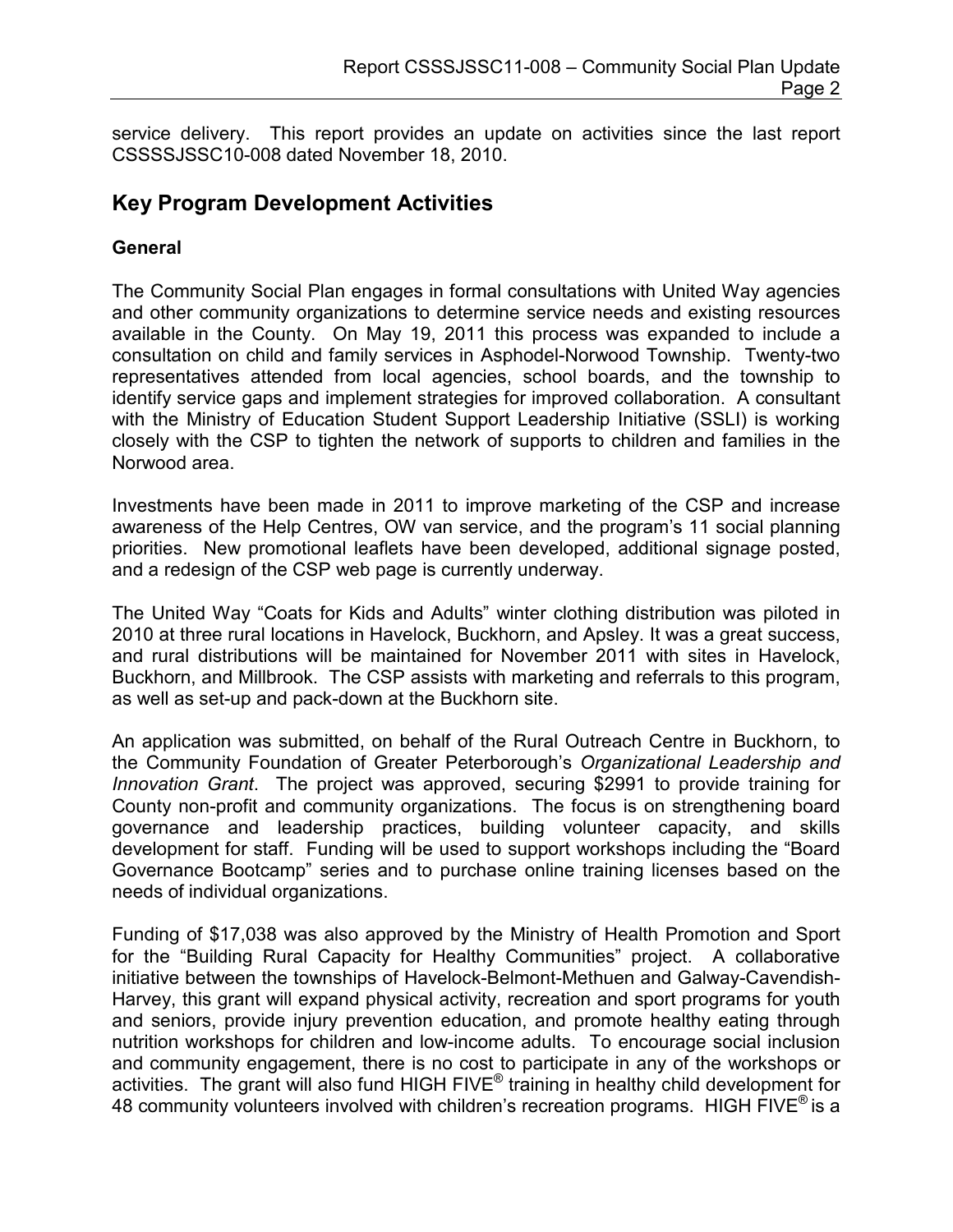provincially-recognized quality standard for children's sport and recreation, developed by Parks and Recreation Ontario.

CSP staff took on a coordinating role in the development of a County-wide program of events for Culture Days 2011. Townships, organizations, and community groups were invited to participate in the "Culture in the County" campaign between September  $30<sup>th</sup>$ and October  $2^{nd}$  by hosting a free event to celebrate local arts, culture and heritage. The campaign showcases the work of local artists, entrepreneurs, and non-profit organizations, and encourages regional tourism through coordinated marketing via the website [www.culturedays.ca.](http://www.culturedays.ca/) A total of 15 events took place in seven townships over the Culture Days weekend (see Appendix A).

### **Employment**

Outreach employment services are provided weekly in all townships through the Peterborough Employment Resource Centre (PERC). PERC staff offer drop-in resume and job search assistance through the township libraries. Employment Ontario funds an additional three agencies to deliver a broader spectrum of employment supports to City and County residents, such as access to training, assessments, wage subsidies and job development services. Each agency has been designated a part of the County and is responsible for providing service to that area (see Appendix B). This has resulted in the establishment of two additional satellite Employment Centres in the County which operate three days per week – one in Lakefield through Northern Lights Canada and one in Havelock through Employment Planning & Counselling Peterborough. Coordination of City/County employment services is managed through the Community Employment Resource Partnership (CERP), to promote inter-agency collaboration and avoid duplication of service. The CSP Coordinator participates in CERP network meetings.

#### **Transportation**

Transportation remains a challenge for County residents who need access to programs or services based in the City. The Community Social Plan has researched a number of rural transportation models and best practices, and will provide County staff with a summary report through the 2011 Transportation Plan Update process. The Ontario Works van service remains available to County residents through the Community Social Plan. Rides are available for health or employment-related appointments (dental, medical, counselling, rehabilitation, job search, access to food banks, training or education, Help Centre visits, etc.) and are pre-booked through the CSP. Some residents ride the van frequently during intensive periods of rehabilitation or treatment at agencies based in the City. Work has taken place to promote the OW van service to community agencies serving County clients and inform them of how residents can book a ride. The new CSP promotional materials and website provide information on the County transportation service.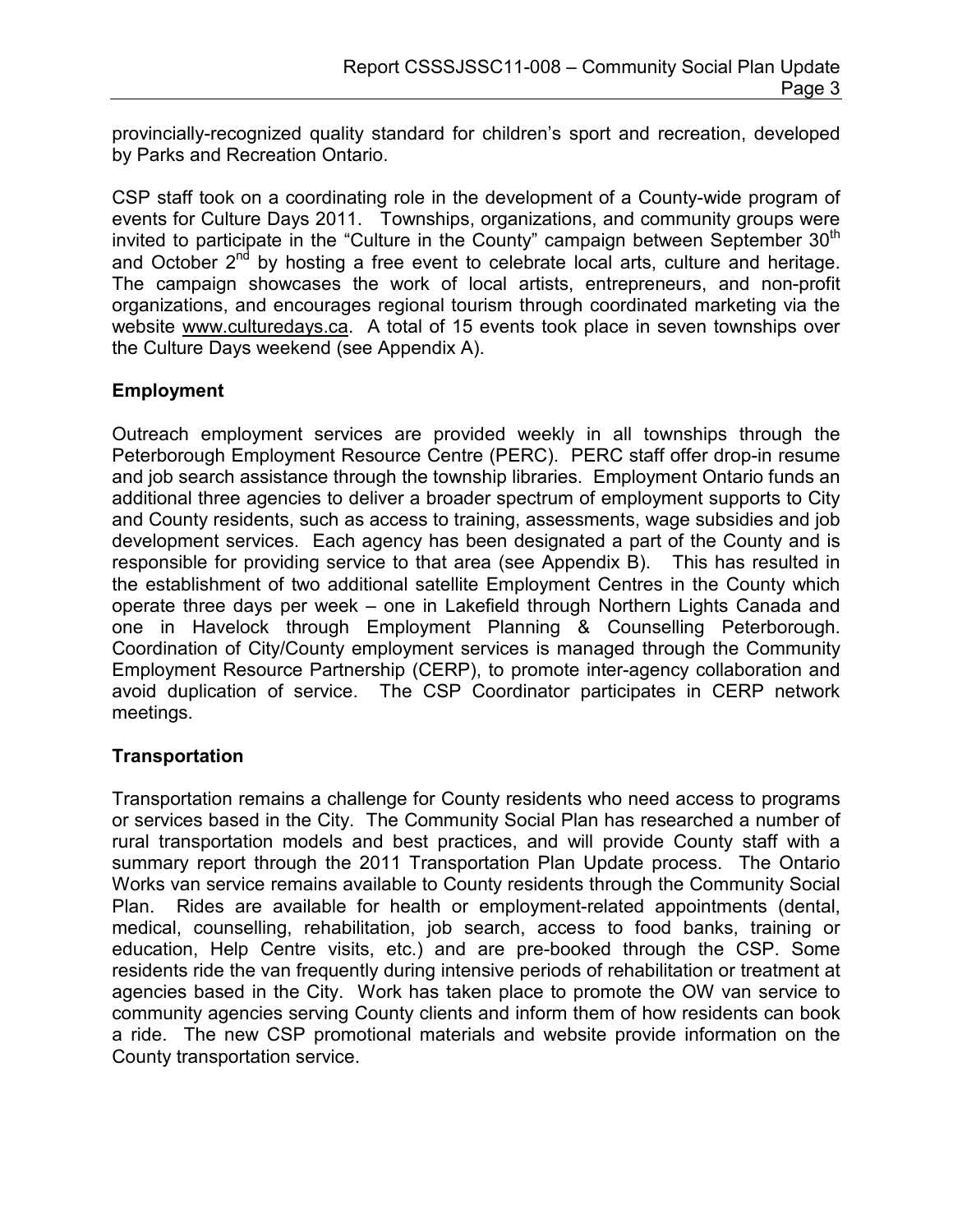The following table demonstrates the number of van rides provided to rural residents through the CSP between 2006 and September 23, 2011:

| Van<br><b>Route</b> | 2006        | 2007        | 2008        | 2009        | 2010         | 2011        | <b>Areas Served</b>                                               |
|---------------------|-------------|-------------|-------------|-------------|--------------|-------------|-------------------------------------------------------------------|
| East                | trips*      | 6 trips     | 10<br>trips | 36<br>trips | 111<br>trips | 24<br>trips | Havelock, Millbrook,<br>Norwood, Bailieboro                       |
| <b>North</b>        | 16<br>trips | 74<br>trips | 71<br>trips | 32<br>trips | 41<br>trips  | 8<br>trips  | Apsley, Buckhorn,<br>Lakehurst, Woodview,<br>Lakefield, Ennismore |

#### **Table 1**

\* Trip = one-way journey. Represents trips above the number of Ontario Works riders.

#### **CSP Help Centres**

There are two community Help Centres operating in the County. These are supported by Havelock-Belmont-Methuen and Galway-Cavendish-Harvey townships and operated by CSP staff. Both are located in municipal libraries and make use of the building when the libraries would be closed. The Buckhorn Help Centre is open on Mondays from 11:00 am to 4:00 pm while the Havelock Help Centre operates Thursdays from 2:00 to 7:00 pm. As part of the Help Centre philosophy, the program maintains a telephone Help Line in addition to the physical locations. The Help Line is available Monday to Friday during normal business hours to all City/County residents by calling 705-748- 8830, ext. 3817. Together, the Help Line and Help Centres have supported 584 individuals since the launch of the Havelock site in 2006. Since 2009, the CSP Help Line has assisted an additional six people residing in the townships of Cavan-Monaghan, Otonabee-South Monaghan, and Asphodel-Norwood.

The following table reflects Help Centre activity:

| <b>Location</b> | 2006 | 2007 | 2008 | 2009 | 2010 | 2011   | <b>Total</b> |
|-----------------|------|------|------|------|------|--------|--------------|
| <b>Buckhorn</b> | -    | 21   | 8    | 11   | 38   | $18*$  | 96           |
| Havelock        | 11   | 64   | 101  | 119  | 107  | $86*$  | 488          |
| <b>Total</b>    | 11   | 85   | 109  | 125  | 145  | $104*$ | 584          |

### **Table 2**

\*Number as of September 23, 2011

While 211 service is now available in the county for general information and telephone referral, the Help Centres provide the option of face-to-face, electronic or telephone service, as well as offering individual advocacy and assistance to complete forms.